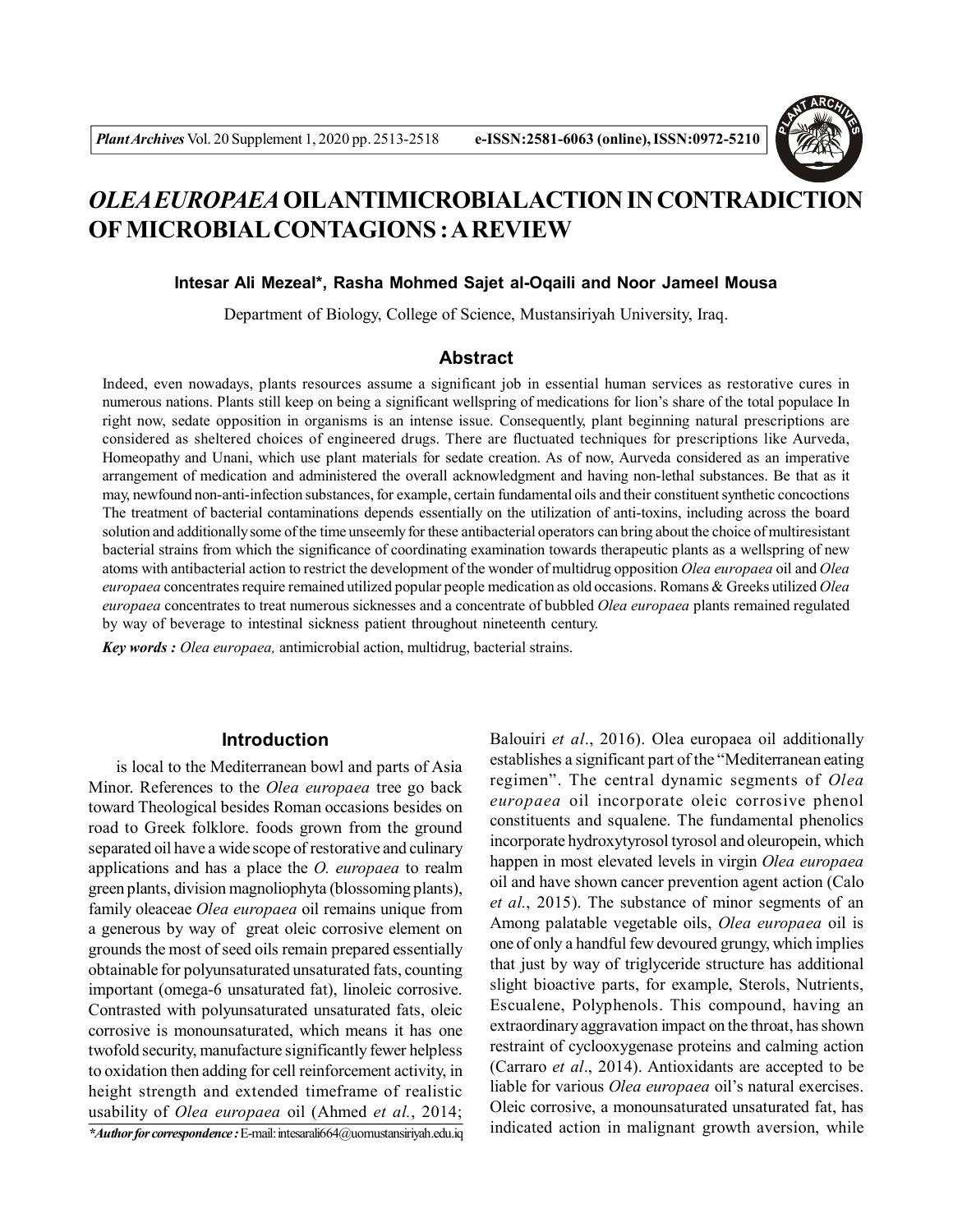squalene has additionally been recognized as having anticancer impacts. The utilization of *Olea europaea* oil has as of late been viewed. Nourishment besides Medication Management based high substance trendy monounsaturate unsaturated fats (oleic corrosive), albeit various specialists and studies have demonstrated that the minor segments may likewise add to the advantageous impacts of *Olea europaea* oil to human wellbeing, specifically the phenolic mixes (Cavanna and Molinari, 1998). Information concerning the medical advantages of oleic corrosive are clashing. It has been accounted for that oleic corrosive assumes a job in disease avoidance. Regardless of whether this is an optional impact of the unsaturated fat on oil solidness (avoiding oxidative pressure) or a direct anticancer impact stays easy to refute (Covas, 2007) *in vivo*. A scope of phenols in *Olea europaea* oil gives a portion of its medical advantages. In spite of the fact that the revealed degrees of phenolic mixes in *Olea europaea* oil differ broadly, one steady end is that additional virgin *Olea europaea* oil has a higher phenolic content than refined virgin *Olea europaea* oil (Karakaya, 2009; Fleming *et al*., 1973). Hydrolysis of oleuropein, which happens during *Olea europaea* oil stockpiling (Friedman *et al*., 2013). Preference for the last hypothesis depends on the way that, in spite of the fact that oleic corrosive is found in high fixation in *Olea europaea* oil (Friedman *et al.*, 2009). *In vitro* examinations led by The investigation results are empowering and bolster the hypothesis that oleic corrosive is significant in chemoprotection. Higher convergences of tyrosol are expected to apply a cell reinforcement effect. One system related with the anticancer impacts of hydroxytyrosol and oleuropein is avoidance of DNA harm, which can anticipate mutagenesis and carcinogenesis (Hayes *et al*., 2010). Hydroxytyrosol, be that as it may, has organic movement past its cancer prevention agent limit, as it can influence a scope of compounds, including cyclooxygenase and NADH oxidase (Juven and Henis, 1970) and decrease platelet total (Khayyal, 2002).The analysts announced oleic corrosive down-directs the over-articulation of (Her-2/neu), oncogene over-communicated in roughly percent from bosom an carcinomas. Just as being available in *Olea europaea* oil, hydroxytyrosol is endogenous to the mind as a catabolite of synapse breakdown (Tutour and Guedon, 1990; Lee and Lee, 2010). The catechol bunch can balance out free radicals through the arrangement of intramolecular hydrogen bonds. Of the three fundamental phenols in *Olea europaea* oil, hydroxytyrosol and oleuropein are catechols and tyrosol is a mono-phenol (Lemon *et al*., 2007).

#### **Organic exercises Enemy** *Olea europaea* **Oil**

*Olea europaea* oil is accepted to apply its organic advantages fundamentally by means of constituent cell reinforcements. Fashionable meanness of statistic organization from *Olea europaea* oil is perplexing, significant gatherings of mixes thought to add to its watched medical advantages incorporate oleic corrosive, squalene & phenolics,, altogether from which must remained establish toward restrain oxidative pressure (Li *et al.*, 2016). Around 80% or a greater amount of the *Olea europaea* oil phenolic mixes are lost in the refination procedure, along these lines, their substance is higher in virgin *Olea europaea* oil (around 230 mg/kg, normal range 130-350 mg/kg) than in other *Olea europaea* oils (Lim *et al*., 2016). To production *Olea europaea* oil, *Olea europaea* are squashed to make a pomade, that standardized beforehand existence squeezed toward deliver oil. Main oil separated that great additional virgin *Olea europaea* oil-created utilizing centrifuged besides aquatic as it were. Pomade would before remain talented to be prepared once more in the direction of harvest lesser excellence advanced virgin *Olea europaea* oil. Additional abstraction through natural diluents can remain attempted towards distribute truncated excellence advanced covering oil (Liu *et al.*, 2011). The physical strategies used to deliver *Olea europaea* oil safeguard a significant number of its cancer prevention agent mixes. This isn't seen with other vegetable and seed oils, which will in general be increasingly refined. Variables influencing the ecological states of developing *Olea europaea* change the constituents of the oil, including its cancer prevention agent properties (Lim *et al*., 2016).

#### **Oil as Antioxidants** *Olea europaea*

In connection in the direction of anthropological wellbeing, abundant anxiety takes remained centered around phenolic mixes as of plant besides nourishments that may eatable regulate macrobiotic by digestive system through specifically expanding development of bifid bacteria, lactobacilli that diminishing unsafe microscopic organisms, for example, clostridia (Malik and Bradford, 2006). The digestion phenolic mixes by *Olea europaea* oil might in this way add for well-adjusted macrobiotic from human digestive system. Nearby that motionless requirement aimed at newfangled techniques aimed at decreasing otherwise disposing of food borne pathogen, besides newfangled bio preservatives as of plant otherwise nourishments (Malik and Bradford, 2008), basic oil (Marco *et al.*, 2011) mentioned. *Olea europaea* oil might remain devoured legitimately happening bread besides fashionable newfangled plate of mixed greens, yet it is additionally utilized in numerous hand crafted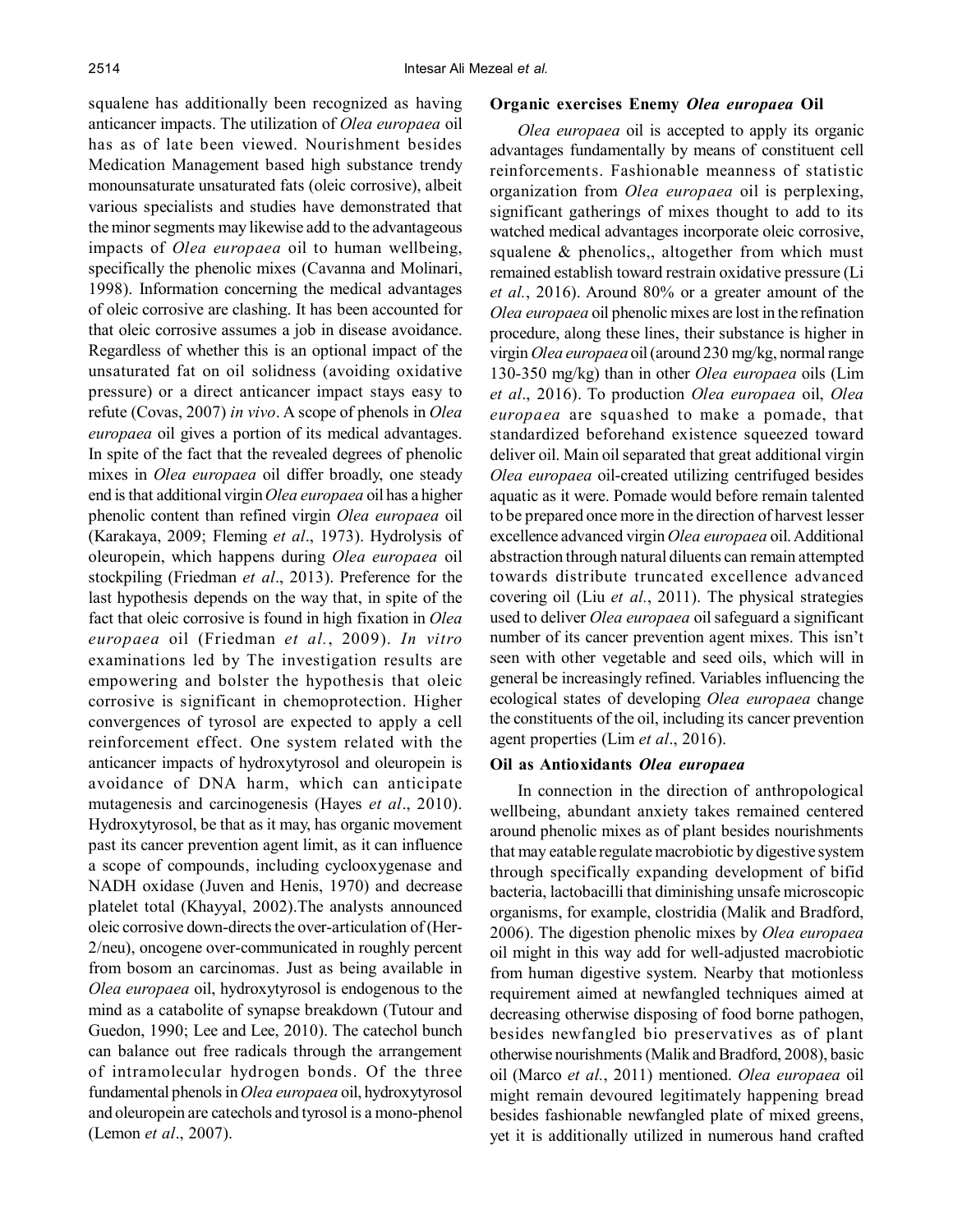dishes (mayonnaise, cakes, others), canned fish (Calo *et al*., 2015), serving of mixed greens dressing (Lee and Lee, 2010) and meat nourishments (Covas, 2007), in the safeguarding of cheddar and fish (Guinda *et al*., 2004) and in beautifying agents. Despite the fact that *Olea europaea* oil utilized to quite lengthy period as nourishment additive and in people medication, which parts of the oil are answerable for this bioactivity remains undiscovered. *In vitro* and *in vivo* models, *Olea europaea* oil phenolics have appeared to have cancer prevention agent properties, higher than that of nutrient E, on lipids and DNA oxidation. Likewise, *Olea europaea* oil phenolic mixes restrained platelet-initiated collection (Tabera *et al*., 2004) and have been accounted for to improve the mRNA interpretation of the cancer prevention agent protein glutathione peroxidas. This last issue, in any case, is by all accounts subject to the tissue in which the quality articulation was assessed (25). Other potential exercises incorporate calming and chemopreventive movement On pathogenic microorganisms the counter bacterial impact depends of the phenolic mixes and of the strains tried. Simopoulos, Colomer and Menendez revealed the counter bacteriological possessions to unadulterated polyphenols besides phenolic mixes of various wine in contradiction of (*Pseudomonas aeruginosa,Proteus mirabilis, Serratia marcescens, Staphylococcus aureus* besides *Klebsiella pneumoniae*) (Hansen *et al*., 2006). nourishment sullying by microbes pulled in expanded consideration since it is an issue that consumes brought below satisfactory controller in spite of conservation methods accessible. (*Listeria monocytogenes*) was perceived by way of developing food borne pathogens then consumes develop significant worry for nourishment preparing manufacturing besides wellbeing specialists in course of the most recent periods. That institute in top soil, aquatic, dairy items, counting delicate cheese, crude and half-cooked Meat, rooster, fish besides connected products (Paiva *et al*., 2003). Significant that action from certain aldehyde, unpredictable taste parts from *Olea europaea* products of the soil, against various parasitic and bacterial strains. This movement is specifically compelling since a large portion of plant optional metabolites appear all in all more intense action against Gram positive microscopic organisms than against growths. In this way, new classes of hostile to microbial medications are desperately required. As of late, there has been developing enthusiasm for elective treatments and the remedial utilization of regular items, particularly those got from plants (García *et al*., 2000). It is commonly acknowledged phytochemical remain fewer strong anti-infective from operators of microscopic starting point, for example anti-toxins. Be that as it may,

new fangled class of hostile to contagious medication that critically mandatory, phenolic mixes speak to a original arrangement from indications. Forthcoming advancement from mixes over and done with basic adjustment might permit improvement from pharmacological adequate enemy of bacterial specialist otherwise gathering from operators (Bouaziz and Sayadi, 2005). The outcomes acquired brought up unsaturate aldehyde must an expansive anti microbial range besides appearance comparative movement in contradiction of (Gram positive) and (Gram negative) microscopic organisms. speculated this phytochemical demonstration together in plasmatic films, by perturbation its lipoids part, then in intra cellular boards.Unsaturate aldehyde to anti microbial possessions were viewed as associated with the opposition of *Olea europaea* to organism then creepy crawly assault Furthermore, unsaturated fats then mono glycerides that originate for wide range from micro bicidal action in contradiction of microscopic organisms and molds (Briante *et al*., 2002).

#### **Diseases and** *Olea europaea* **Oil**

The developing notoriety of the Mediterranean eating routine is because of an enormous assortment of epidemiological examinations demonstrating how the frequency of specific malignancies is the most minimal in the Mediterranean bowl. It has been proposed this is to a great extent because of the generally sheltered and even defensive dietary propensities for this territory (Hanahan *et al*., 2011, Filomeno *et al*., 2015) *Olea europaea* oil is an indispensable element of the conventional Mediterranean eating routine and a few investigations quality a significant number of the sound preferences of this eating regimen to *Olea europaea* oil's remarkable attributes. For sure, the connection between the admission of *Olea europaea* oil and malignant growth hazard has become a disputable issue that could have significant repercussions in human wellbeing as it might have a potential job in bringing down the danger of some human neoplasms (Schwingshackl, 2015; Ostan *et al*., 2015). Therefore, various examinations have demonstrated that the utilization of *Olea europaea* oil have a potential defensive impact towards a few malignancies, particularly bosom disease (stomach, ovary, colon and endometrium malignancy too). There have been numerous reports on the lower occurrence of malignancy in creatures and people after utilization of *Olea europaea* oil. An audit, by Lipworth *et al*., condenses the relationship of *Olea europaea* oil consumption with malignancy hazard in people (Marlow *et al*., 2013). It was deduced in this audit *Olea europaea* oil doesn't have the malignancy advancing capability of other fat sorts. In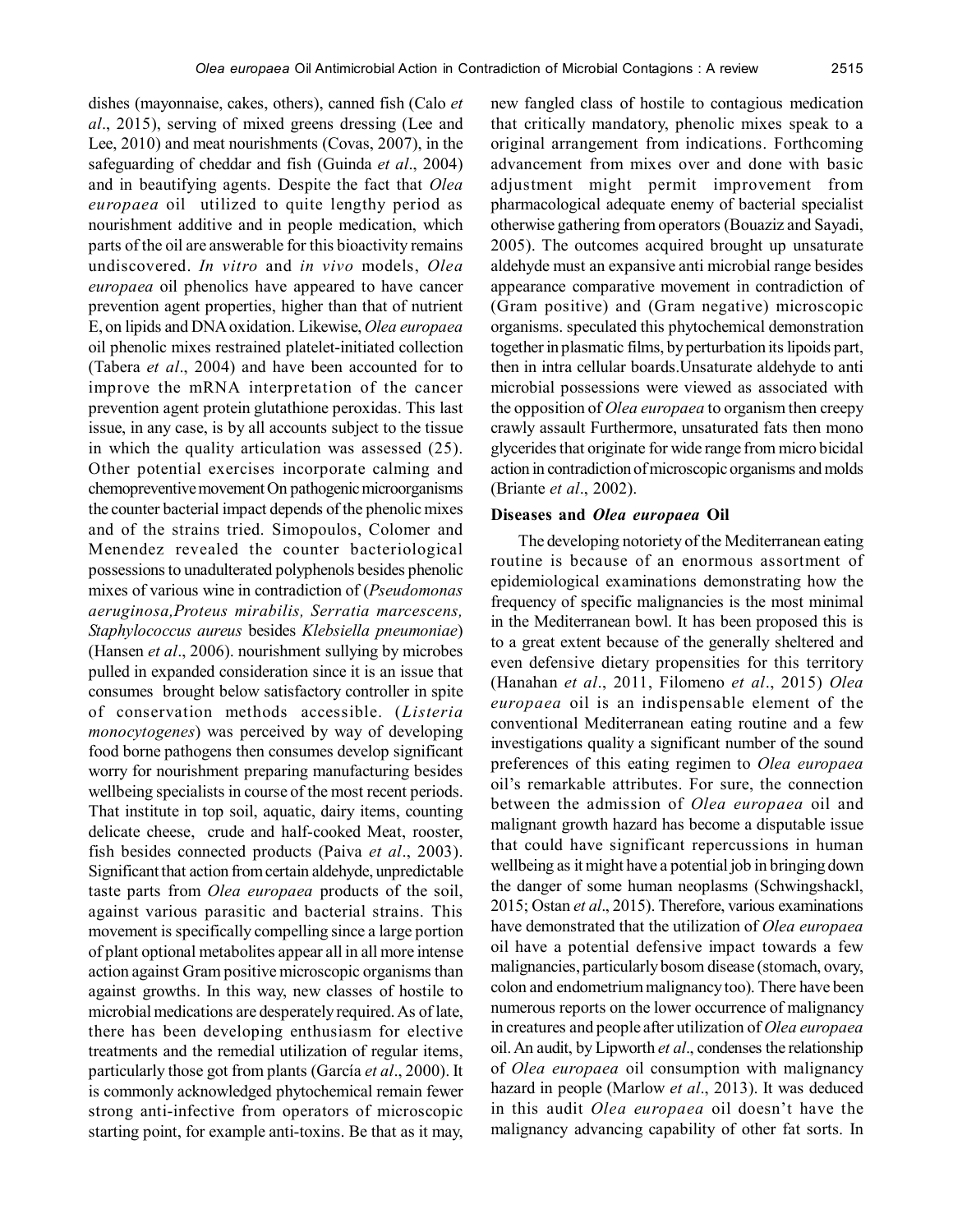any case, extra examinations will be required to affirm this speculation. Various investigations have indicated that these phenols are strong inhibitors of LDL oxidation in vitro (Panunzio *et al*., 2010; Serrano *et al*., 2011). The *in vivo* oxidation of LDL is connected to the arrangement of atherosclerotic plaques, which are proposed to add to the improvement of coronary illness. *Olea europaea* oil phenol obligate likewise advantageously connected from forms add towards pathogens to coronary illness besides malignancy (Camargo *et al*., 2012). Specifically ahydroxytyrosol, unique from significant phenolic constituent fashionable *Olea europaea* oil, accounted for unaided lessen danger from coronary illness besides atheroscelosis. that likewise proposed hydroxytyrosol hinders arachidonics corrosive (lipoxygenase) otherwise represses platelets conglomeration (Renna *et al*., 2015). The assumed hydroxytyrosol infiltrates in cells films then thusly can hinder generation of (leukotriene B4) successfully as of endogenous arachidonics corrosive Oleuropein restrains androstenedione 6-hydroxylase action, a CYP3A marker in human liver microsomes and oleuropein, yet not the fundamentally comparative mixes hydroxytyrosol and secologanin, was seen as a system based inhibitor of androste). Nedione 6-hydroxylase movement (Schwingshackl and Hoffmann, 2014). Colonization by Candida sp. is essentially more successive in kids with diaper dermatitis than in those with solid skin, though colonization by Staphylococcus aureus doesn't contrast between these two gatherings. Corticosteroids, zinc glue and eosin are outstanding topical specialists for the treatment of diaper dermatitis. It has been recommended that topical antifungal operators are not shown for diaper dermatitis; surely, their security and viability have not been built up in newborn children (Portarena *et al*., 2017). *Olea europaea* oil, beeswax and nectar are characteristic items, containing flavonoids and cancer prevention agent, antibacterial and antifungal exacerbates that influence the creation of cytokines by skin cells when applied topically (Farràs *et al*., 2013).Thinking about the potential risks of topical corticosteroids, it appears that utilization of this topical treatment, alone or in mix with different operators, is a potential elective treatment for diaper dermatitis. This could bring about decreased utilization of physician endorsed drugs and an accompanying decrease in any related unfavorable impacts (Castañer *et al*., 2013).

A similar arrangement came about additionally compelling inreducing the indications to diaper dermatitis besides annihilated *Candida albicans* as of half of culture affirmative patient through (7-days) preliminary (Schwingshackl, 2015). A few examinations manage the capacity from *Olea europaea* separates otherwise

unadulterated segments towards hinder otherwise defer microorganisms development. *Olea europaea* leaves aquatic separate remained tried in contradiction of microscopic organisms besides parasites, concentrate exterminated practically completely microorganisms, whereas (dermatophytes) remained hindered subsequent (3-days) introduction in addition *Candida albicans* remained exterminated next (24 h.) (Schwingshackl and Hoffmann, 2014). Moreover, oleuropein indicated movement against a few types of Mycoplasma (45). Essential is the action of certain aldehydes, unstable flavor parts of *Olea europaea* products of the soil, against various parasitic and bacterial strains. portrayed the antimicrobial movement of long chain soaked and unsaturated aldehydes from *Olea europaea* natural product against a wide range of nourishment borne microfungal and microscopic organisms strains, among the microorganisms tried, parasites were the most touchy. This movement is specifically compelling since the greater part of plant optional metabolites appear by and large more strong action against Gram-positive microorganisms than against growths. All the more as of late, depicted the movement of a portion of these mixes against various standard microbes strains that might be causal specialists of human contaminations. (Schwingshackl and Hoffmann, 2014; Castañer *et al*., 2013). The outcomes got called attention to that unsaturated aldehydes have a wide antimicrobial range and show comparative action against Gram positive and Gram negative microscopic organisms. It has been conjectured that these phytochemicals demonstration both on the plasmatic layer, by perturbating its lipidic portion and on intracellular targets (Karakaya, 2009). At long last, a, b-unsaturated aldehydes for their antimicrobial properties are viewed as engaged with the obstruction of *Olea europaea* to organism and bug assault (Lockyer *et al*., 2013). *Olea europaea* oil has been accounted for to support the mineralization and improvement of bones (Karakaya, 2009).

#### **References**

- Ahmed, A., N.S. Rabii, A.M. Garbaj and S.K. Abolghait (2014). Antibacterial effect of olive (*Olea europaea* L.) leaves extract in raw peeled undeveined shrimp *Penaeus semisulcatus*. *Int. J. Vet. Sci. Med.,* **2:** 53-56.
- Balouiri, M., M. Sadiki and S.K. Ibnsouda (2016). Methods for *in vitro* evaluating antimicrobial activity: a review. *J. Pharm. Anal*., **6:** 71-79.
- Benavente-García, O., J. Castillo, J. Lorente, A. Ortuño and J.A. Del Rio (2000). Antioxidant activity of phenolics from *Olea europaea* L. *leaves. Food Chem.,* **68:** 457-462.
- Bouaziz, M. and S. Sayadi (2005). Isolation and evaluation of antioxidants from leaves of a Tunisian cultivar olive tree. *Eur. J. Lipid Sci. Technol*., **107:** 497-504.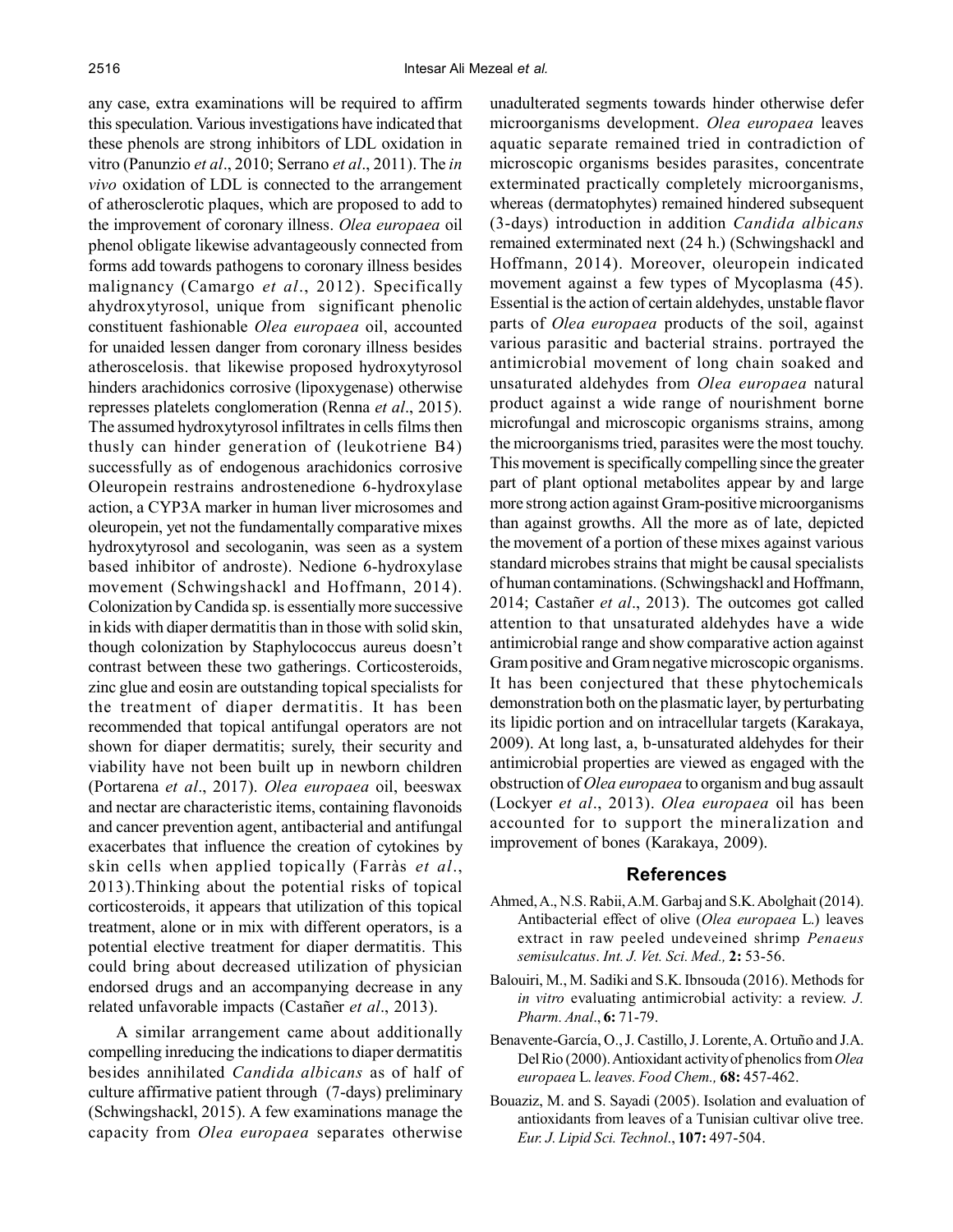- Briante, R., M. Patumi, S. Terenziani, E. Bismuto, F. Febbraio and R. Nucci (2002). *Olea europaea* L. leaf extract and derivatives: antioxidant properties. *J. Agric. Food Chem*., **50:** 4934-4940.
- Calo, J.R., P.G. Crandall, C.A. O'Bryan and S.C. Ricke (2015). Essential oils as antimicrobials in food systems-A review. *Food Control*., **54:** 111-119.
- Camargo, A., J. Delgado-Lista, A. Garcia-Rios, C. Cruz-Teno, E.M. Yubero-Serrano, P. Perez-Martinez, F.M. Gutierrez-Mariscal, P. Lora-Aguilar, F. Rodriguez-Cantalejo and F. Fuentes-Jimenez *et al.*, (2012). Expression of proinflammatory, proatherogenic genes is reduced by the Mediterranean diet in elderly people. *Br. J. Nutr.*, **108:** 500-508.
- Carraro, L., L. Fasolato, F. Montemurro, M.E. Martino, S. Balzan and M. Servili *et al.,* (2014). Polyphenols from olive mill waste affect biofilm formation and motility in Escherichia coli K-12. *Microb Biotechnol*., **7:** 265-275.
- Castañer, O., D. Corella, M.I. Covas, J.V. Sorlí, I. Subirana, G. Flores-Mateo, L. Nonell, M. Bulló, R. de la Torre and O. Portolés *et al.,* (2013). *In vivo* transcriptomic profile after a Mediterranean diet in high-cardiovascular risk patients: A randomized controlled trial. *Am. J. Clin. Nutr*., **98:** 845- 853.
- Cavanna S. and G.P. Molinari (1998). Residues of fenthion and trichloron in olives and olive oil after olive tree treatments. *Food Addit. Contam*., **15:** 518-527.
- Covas, M.I. (2007). Olive oil and the cardiovascular system. *Pharmacol. Res*., **55:** 175-186.
- El, S.N. and S. Karakaya (2009). Olive tree (*Olea europaea*) leaves: potential beneficial effects on human health. *Nutr. Rev*., **67:** 632-638.
- Farràs, M., R.M. Valls, S. Fernández-Castillejo, M. Giralt, R. Solà, I. Subirana, M.J. Motilva, V. Konstantinidou, M.I. Covas and M. Fitó (2013). Olive oil polyphenols enhance the expression of cholesterol efflux related genes *in vivo* in humans. A randomized controlled trial. *J. Nutr. Biochem.,* **24:** 1334-1339.
- Filomeno, M., C. Bosetti, E. Bidoli, F. Levi, D. Serraino, M. Montella, C. La Vecchia and A. Tavani (2015). Mediterranean diet and risk of endometrial cancer: A pooled analysis of three Italian case-control studies. *Br. J. Cancer.,* **112:** 1816-1821.
- Fleming, H.P., W.M. Walter Jr. and J.L. Etchells (1973). Antimicrobial properties of oleuropein and products of its hydrolysis from green olives. *Appl. Microbiol*., **26:** 777- 782.
- Friedman, M., P.R. Henika and C.E. Levin (2013). Bactericidal activities of health-promoting, food-derived powders against the foodborne pathogens *Escherichia coli, Listeria monocytogenes*, *Salmonella enterica* and *Staphylococcus aureus*. *J. Food Sci*., **78:** 270-275.
- Friedman, M., C.E. Levin, S.U. Lee and N. Kozukue (2009).

Stability of green tea catechins in commercial tea leaves during storage for 6 months. *J. Food Sci*., **74:** 47-51.

- Gonzalez, M., A. Zarzuelo, M.J. Gamez, M.P. Utrilla, J. Jimenez and I. Osuna (1992). Hypoglycemic activity of olive leaf. *Planta. Med*., **58:** 513-515.
- Guinda, A., T. Albi, M.C.P. Camino and A. Lanzón (2004). Supplementation of oils with oleanolic acid from the olive leaf (*Olea europaea*) *Eur. J. Lipid Sci. Technol*., **106:** 22-26.
- Hanahan, D., R.A. Hallmarks of cancer: (2011). The next generation. Cell. **144:** 646-674.
- Hansen, K., A. Adsersen, B.S. Brooegger, J.S. Rosendal, U. Nyman and U. Wagner Smitt (2006). Isolation of an angiotensin converting enzyme (ACE) inhibitor from *Olea europaea* and *Olea lancea*. *Phytomedicine.,* **2:** 319-324
- Hayes, J.E., V. Stepanyan, P. Allen, M.N. O'Grady and J.P. Kerry (2010). Effect of lutein, sesamol, ellagic acid and olive leaf extract on the quality and shelf-life stability of packaged raw minced beef patties. *Meat Sci*., **84:** 613-620.
- Juven, B. and Y. Henis (1970). Studies on the antimicrobial activity of olive phenolic compounds. *J. Appl. Bacteriol*., **33:** 721-732.
- Khayyal, M.T., M.A. el-Ghazaly, D.M. Abdallah and N.N. Nassar (2002). Okpanyi SN, Kreuter MH. Blood pressure lowering effect of an olive leaf extract (*Olea europaea*) in L-NAME induced hypertension in rats. *Arzneimittelforschung.,* **52:** 797-802.
- Le Tutour, B. and D. Guedon (1992). Antioxidative activities of *Olea europea* leaves and related phenolic compounds. *Phytochemistry.,* **31:** 1173-1178.
- Lee, O.H., B.Y. Lee (2010). Antioxidant and antimicrobial activities of individual and combined phenolics in *Olea europaea* leaf extract. *Bioresour. Technol*., **101:** 3751-3754.
- Lemon, K.P., D.E. Higgins, R. Kolter (2007). Flagellar motility is critical for *Listeria monocytogenes* biofilm formation. *J. Bacteriol.,* **189:** 4418-4424.
- Li, X., Y. Liu, Q. Jia, V. Lamacchia, K. O'Donoghue and Z. Huang (2016). A system biology approach to investigate the antimicrobial activity of oleuropein. *J. Ind. Microbiol. Biotechnol*., **43:** 1705-1717.
- Lim, A., N. Subhan, J.A. Jazayeri, G. John, T. Vanniasinkam and H.K. Obied (2016). Plant phenols as antibiotic boosters: *in vitro* interaction of olive leaf phenols with ampicillin. *Phytother. Res*., **30:** 503-509.
- Liu, Y., A. Ream, R.D. Joerger, J. Liu and Y. Wang (2011). Gene expression profiling of a pressure-tolerant *Listeria monocytogenes* scott A ctsR Deletion Mutant. *J. Ind. Microbiol. Biotechnol*., **38:** 1523-1533.
- Lockyer S., P. Yaqoob, J.P.E. Spencer and I. Rowland (2012). Olive leaf phenolics and cardiovascular risk reduction: Physiological effects and mechanisms of action. *Nutr. Aging*., **1:** 125-140.
- Malik, N.S.A. and J.M. Bradford (2006). Changes in oleuropein levels during differentiation and development of floral